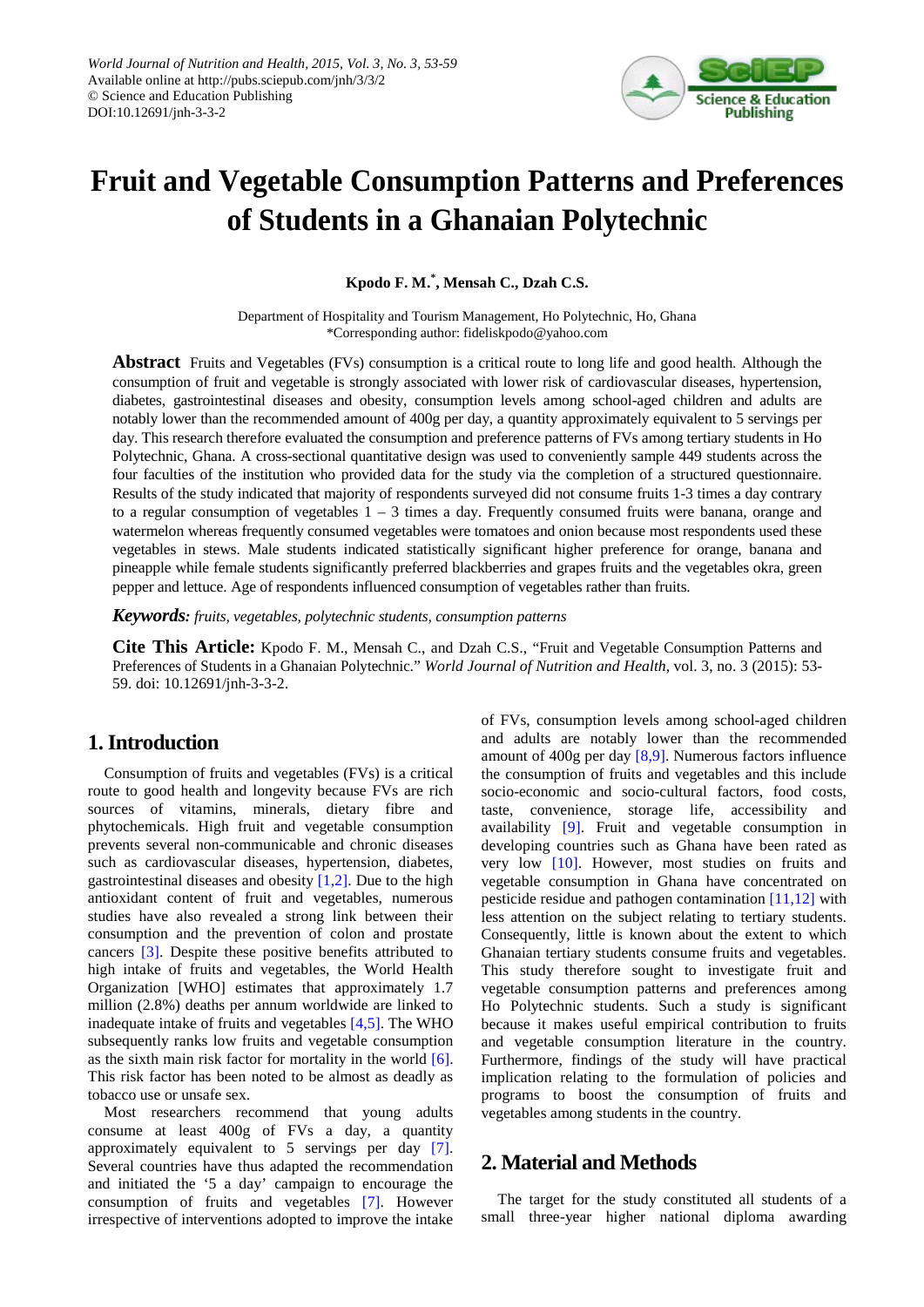polytechnic in Ghana (an estimated student population of 4000). In order to investigate the fruit and vegetable consumption habits of the students, a cross-sectional quantitative design was deemed appropriate given that the study sought to only describe and quantify the frequency of fruit and vegetable consumption among the students and ascertain the influence of demographic variables on the fruit and vegetable consumption and preference dynamics of the respondents. As an exploratory study, a convenience sample of 449 students was selected across the four faculties of the institution. Colleague lecturers in the various faculties assisted in the data collection process where students at lectures and willing to participate in the study were issued with questionnaires to self-complete. Students were informed of their voluntary participation and assured of confidentiality and anonymity. The survey was conducted in August, 2014.

The questionnaire used to collect data for the study was designed after extensive review of fruit and vegetable consumption literature [\[13-18\].](#page-5-9) The instrument was divided into three sections. Demographic profile of the respondents was solicited in the first section. In the second section, frequency of fruit and vegetable consumption was measured requesting the respondents to indicate how often they consumed fruit and vegetables (occasionally, once a week, 2-5times a week, once a week, once a day and 2- 3times a day). In order to assess their fruit and vegetable consumption behaviour, the participants were asked to indicate from a list of a number of different fruits and vegetables (apples, pears, oranges, bananas, pineapples, tomatoes, carrots, lettuce, cabbage etc.) they consumed frequently. Other questions in the section dealt with determinants of choice of fruits and vegetables, quantities usually bought as well as reasons for fruit and vegetable consumption. The last section of the questionnaire measured respondents' preferences for fruits and vegetables on a four- point scale ranging from *like very much* to *dislike very much*.

Analyses were conducted using the Statistical Package for Social Sciences (SPSS version 22.0, Chicago, IL, USA). Descriptive statistics such as frequencies and means were used to summarize the variables relating to respondents' demographic profile, frequency of fruit and vegetable consumption, preferences of respondents, among others. Chi-Square test of independence was used to explore gender and age differences in frequency of fruit and vegetable consumption. Furthermore, the main effect of age on frequency of fruit and vegetable consumption was analyzed using the Kruskal–Wallis test.

## **3. Results**

#### **3.1. Demographic Profile of Respondents**

The sample consisted of the 449 polytechnic students of which the female respondents (51.0%) marginally outnumbered their male (49.0%) counterparts. Most (70.2%) of the respondents were in the age bracket of 21 and 29 while those aged between 30 and 39 constituted 18.3 percent of the sample with another 10.9 percent aged 20 or less. A greater proportion (91.4%) of the sample was unmarried with only 7.7 percent being married with a minority indicating widowed (0.4%) and separated (0.4%). Almost half (45%) of sample was represented by business and management students followed by those pursuing engineering (23.8%) and applied sciences (22.7%) programmes whereas art and design students were in the minority (7.9%).

### **3.2. Frequency of Vegetables and Fruits Consumption**

More than half (59.3%) of the respondents took vegetables at least three times a day while 30% did so one to 5 times in a week with about 10.7% admitting being occasional consumers of vegetables. Concerning fruit consumption, about 36.6 % of the respondents ate fruits between 1 and 5 times weekly however, one-third intimated consuming fruits between 1 and 3 times daily with a considerable proportion (31.9%) doing so occasionally.

<span id="page-1-0"></span>

## **3.3. Frequently Consumed Fruits and Vegetables**

**Figure 2.** Commonly consumed vegetables

carden eggs

inte bases

Kontornire

on dress

Onion

Freeck bears

Jertuce

Gartic Cucumber

Oks<sup>3</sup>

<span id="page-1-1"></span>4%  $2%$ 0%

Tomatoes

To facilitate a change in behaviour for improving the consumption of fruits and vegetables, there was the need to investigate consumer preference for specific fruits and vegetables so as to design social marketing interventions which will encourage consumption. Banana (*Musa acuminata*) (20.6%) was the most frequently consumed fruit followed by orange (*Citrus sinensis*) (16.4%) and watermelon *(Citrullus lanatus)* (15.7%). In descending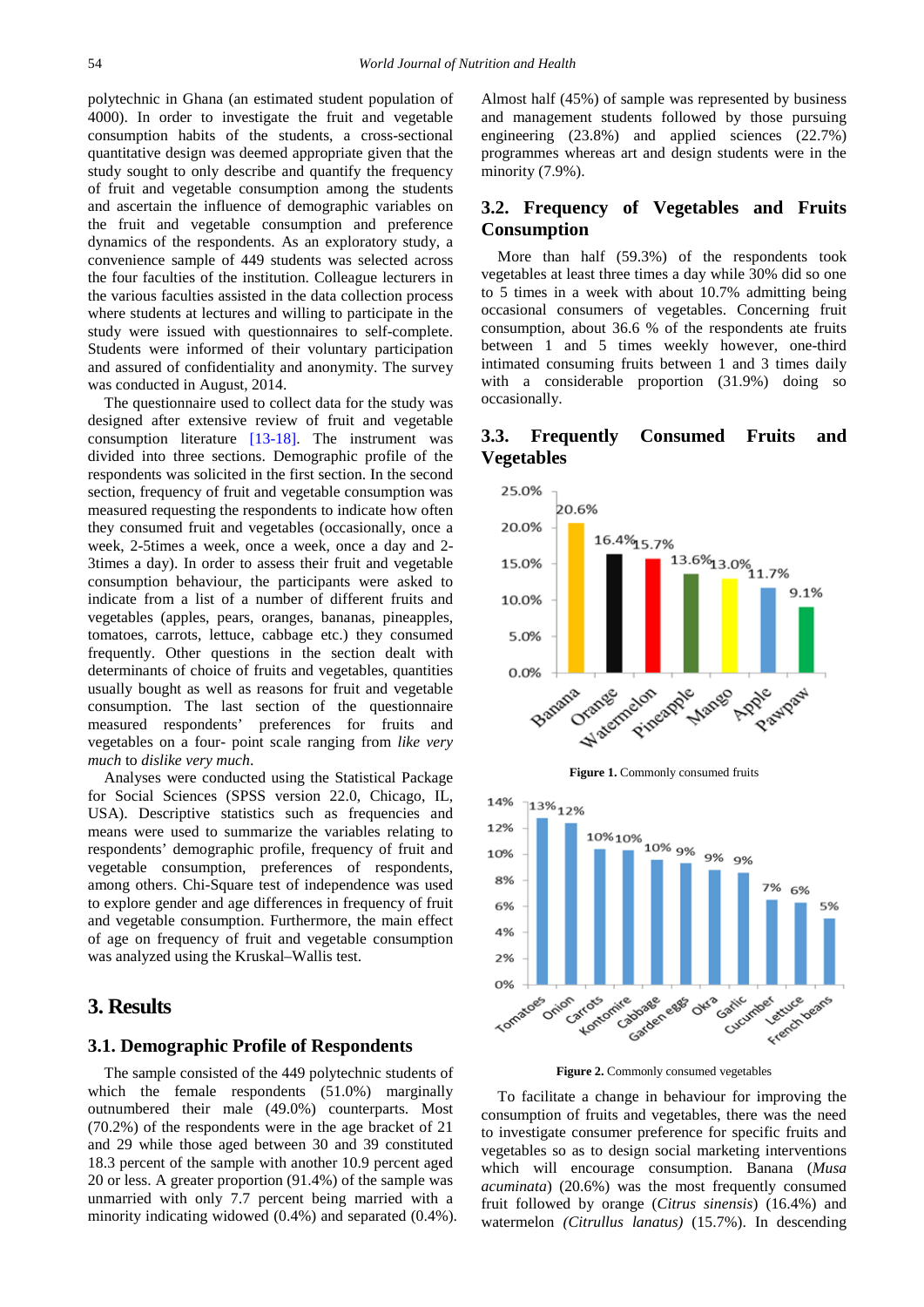order, apple (*Malus domestica*) (11.7%) and pawpaw (*Carica papaya*) (9.1%) were least patronised by the respondents [\(Figure 1\)](#page-1-0). Regarding the vegetables commonly patronised by the respondents, tomatoes (*Lycopersicum esculentum*) (12.8%) and onions (*Alium cepa*) (12.4%) appeared to be marginally the top two commonly patronised vegetables. However, in descending order, cucumber (*Cucumis sativus*), lettuce (*Lactuca sativa*) and French beans (*Phaseolus vulgaris*) were least patronised by the respondents [\(Figure 1](#page-1-0) an[d Figure 2\)](#page-1-1).

## **3.4. Forms of Consuming Fruits and Vegetables**

By far, a greater proportion (51.5%) of the respondents ate vegetables when used in preparing stew whereas 19.7% consumed vegetables in salad form but few (10.3%) respondents ate vegetables as a side meal. In the case of

fruits, respondents will usually take fruits as and when they felt like doing so (36.9 %), while a sizable proportion of the respondents took fruits as dessert (31.0 %) however only a minority ate fruits as snack (12.7%), as part of a main meal (12.0%) and a main meal (7.3%).

#### **3.5. Factors that Influence the Choice of Fruits and Vegetables**

As found in previous studies, respondents' choice of fruits to eat is predominantly influenced by availability followed by convenience and attractiveness [\(Table 1\)](#page-2-0). Long storage life and cost appeared to be the least important determinants of consumption of fruits [\(Table 1\)](#page-2-0). When choosing fruits to buy and eat, respondents were influenced much by availability followed by convenience and attractiveness of the fruit. Long storage life was considered least important in the selection of fruits to eat.

<span id="page-2-0"></span>

| Factor                | Fruits $(N=676)$         |                 |                          | Vegetables $(N = 706)$ |                 |                   |  |
|-----------------------|--------------------------|-----------------|--------------------------|------------------------|-----------------|-------------------|--|
|                       | N                        | $%$ (responses) | $%$ (respondents)        | N                      | $%$ (responses) | $%$ (respondents) |  |
| Availability          | 229                      | 36.5            | 52.0                     | 193                    | 27.3            | 43.8              |  |
| Convenience           | 131                      | 20.9            | 29.8                     | 140                    | 19.8            | 31.7              |  |
| <b>Attractiveness</b> | 101                      | 16.1            | 23.0                     | 75                     | 10.6            | 17.0              |  |
| Cost                  | 86                       | 13.7            | 19.5                     | 96                     | 13.6            | 21.8              |  |
| Long storage life     | 80                       | 12.8            | 18.2                     | 77                     | 10.9            | 17.5              |  |
| Storage facility      | ۰                        | ۰               | ٠                        | 85                     | 12.0            | 19.3              |  |
| No particular reason  | $\overline{\phantom{a}}$ | ٠.              | $\overline{\phantom{a}}$ | 40                     | 5.7             | 9.1               |  |
| <b>Total</b>          | 627                      | 100.0           | 142.5                    | 706                    | 100             | 160.2             |  |

**Table 1. Factors that Influence Respondents' Choice of Fruits and Vegetables**

Multiple response set.

It is interesting to note that cost was not a critical determinant in the choice of fruits to consume. Concerning vegetables, just like fruits, availability was considered the foremost factor in the choice of vegetables to eat followed by convenience and cost. However, long storage life and attractiveness were less critical.

## **3.6. Quantities of Fruits and Vegetables Usually Purchased**

Most (45.8%) of the respondents will buy vegetables that will be enough for one serving while another 28.3 percent buys enough to eat throughout the day. About 19.7 percent of the respondents said they buy vegetables that will last for some few days whereas a minority will buy vegetables that last for a week or more. Similar patterns observed in vegetables buying behaviours are reported for buying of fruits as well. Most (38.6%) of the respondents would buy fruits that will just be adequate for one serving while others  $(25.3\%)$  will buy the quantity that they will use for some few days. Only a few of the respondents (17.7%) will buy vegetables for use for a week or more.

## **3.7. Reasons for Consuming Fruits and Vegetables**

The respondents commonly consumed fruits because of the known health benefits (58.7%) and for taste (19.3%). A few (10.9%) said they consumed fruits in order to satisfy hunger while others were motivated by the unknown health benefits (6.4%) while a minority (4.7%) had no specific reason for the consumption of fruits. Similarly, in the case of vegetables, most respondents were motivated to consume vegetables because of known benefits (56.4%) followed by taste (17.9%) and satisfaction of hunger (13.5%). As regards reasons for consuming vegetables among the polytechnic students most of them (56.4%) consumed vegetables due to known health benefits while 17.9 % for taste, 13.5% to satisfy hunger, 7.5 % unknown health benefits and 4.8% for no specific reason.

## **3.8. Places for Buying Fruits and Vegetables**

Respondents were requested to indicate the places they usually buy fruits and vegetables. The market (53.7%) was the most popular place for buying of fruits and vegetables whereas the supermarket (23.1%) and roadside (23.1%) were equally patronised by the respondents but hawkers (10.9%) farms (4.9%) were least utilised.

#### **3.9. Fruit and Vegetable Preferences**

Respondents' preference for banana, apple and watermelon were very high relative to other fruits [\(Table 2\)](#page-3-0). However, in descending order, guava (*Psidium guajava*) (M=3.24), blackberries (*Rubus fruticosus*) (M=3.03) and lemon (*Rubus fruticosus*) (M=2.58) were the least liked fruits. Concerning preference for vegetables, the top three most liked vegetables were carrots (*Daucas carota*), tomato and onion [\(Table 2\)](#page-3-0). However, respondents, in descending order, had least preference for cucumber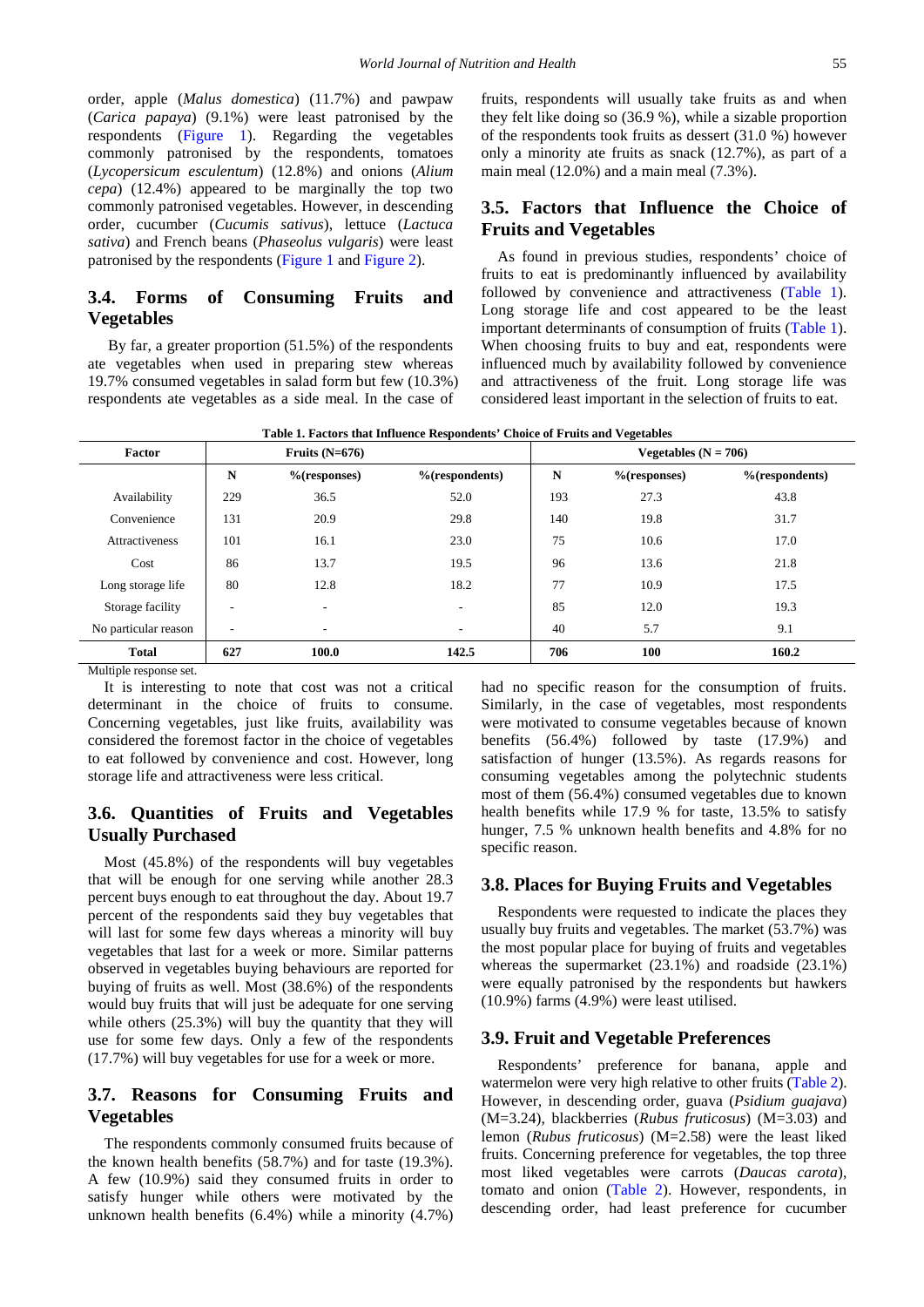(M=3.27), bokoboko (*Talinum triangulare*) (M=2.41) and aleefu (*Amaranth cruentus*) (M=2.26).

<span id="page-3-0"></span>

| Fruit               | Mean(SD)    | Vegetable       | Mean (SD)   |  |
|---------------------|-------------|-----------------|-------------|--|
| Banana              | 3.71(0.626) | Carrots         | 3.77(0.477) |  |
| Apple               | 3.65(0.629) | Tomato          | 3.77(0.514) |  |
| Watermelon          | 3.60(0.731) | Onion           | 3.75(0.580) |  |
| Pear                | 3.57(0.745) | Cabbage         | 3.59(0.687) |  |
| Pineapple           | 3.50(0.757) | Green pepper    | 3.54(0.682) |  |
| Orange              | 3.47(0.713) | Kontomire       | 3.48(0.834) |  |
| Mango               | 3.47(0.821) | Lettuce         | 3.43(0.737) |  |
| Grapes              | 3.42(0.796) | Okro            | 3.36(0.796) |  |
| Pawpaw              | 3.40(0.790) | Pepper          | 3.36(0.804) |  |
| Tangerine           | 3.27(0.833) | Garden eggs     | 3.35(0.822) |  |
| Guava               | 3.24(0.822) | Cucumber        | 3.27(0.861) |  |
| <b>Blackberries</b> | 3.03(0.899) | <b>Bokoboko</b> | 2.41(1.033) |  |
| Lemon               | 2.58(0.959) | Aleefu          | 2.26(1.084) |  |

**Table 2. Fruit and Vegetable Preferences of Respondents**

Scale: Liked very much=4 to Disliked very much=1.

#### **3.10. Gender and Fruits Preferences**

Mann Whitney U tests were conducted to explore gender differences in fruit and vegetable preferences of the respondents. Based on the results, male students indicated statistically significant higher preference for orange, banana and pineapple than their female counterparts [\(Table 3\)](#page-3-1). However, in the case of blackberries and grapes, the female respondents indicated a statistically significant likeness than the male respondents. Regarding differences in preference for vegetables, more females than males were likely to indicate preference for okra than males (Table). In the same direction, females indicated higher preference for cucumber, green pepper and lettuce than their male counterparts did.

**Table 3. Gender Difference in Like and Dislike for Fruits**

<span id="page-3-1"></span>

|                     | Gender<br>Median score |        |              |         |         |
|---------------------|------------------------|--------|--------------|---------|---------|
| Fruit               |                        |        | $\mathbf{U}$ | Z       | P-value |
|                     | Male                   | Female |              |         |         |
| Orange              | 3.62                   | 3.45   | 21496        | $-3.06$ | .002    |
| Banana              | 3.82                   | 3.72   | 22592        | $-2.29$ | .022    |
| Pineapple           | 3.67                   | 3.51   | 21716        | $-2.78$ | .005    |
| Watermelon          | 3.66                   | 3.71   | 23710        | $-96$   | .337    |
| Apple               | 3.69                   | 3.71   | 23997        | $-.48$  | .629    |
| Pawpaw              | 3.51                   | 3.48   | 24022        | $-.59$  | .553    |
| Mango               | 3.58                   | 3.59   | 24443        | $-.06$  | .946    |
| Lemon               | 2.66                   | 2.51   | 22584        | $-1.26$ | .208    |
| Tangerine           | 3.35                   | 3.39   | 23878        | $-.52$  | .601    |
| <b>Blackberries</b> | 3.02                   | 3.25   | 20479        | $-2.50$ | .012    |
| Pear                | 3.65                   | 3.68   | 23636        | $-.50$  | .614    |
| Guava               | 3.29                   | 3.39   | 22803        | $-1.21$ | .223    |
| Grapes              | 3.37                   | 3.65   | 19444        | $-4.19$ | .000    |

Scale: Liked very much=4 to Disliked very much=1.

|  | Table 4. Gender Differences in Likeness and Dislike for Vegetables |  |  |  |
|--|--------------------------------------------------------------------|--|--|--|
|  |                                                                    |  |  |  |

|                 | Gender       |        |       |         |         |
|-----------------|--------------|--------|-------|---------|---------|
| Fruit           | Median score |        | U     | z       | P-value |
|                 | Male         | Female |       |         |         |
| Onion           | 3.77         | 3.83   | 23657 | $-1.51$ | .129    |
| Tomato          | 3.78         | 3.82   | 24166 | -.85    | .395    |
| Pepper          | 3.46         | 3.45   | 23864 | $-.18$  | .857    |
| Garden eggs     | 3.44         | 3.47   | 24360 | $-.48$  | .625    |
| Okra            | 3.33         | 3.57   | 20038 | $-3.69$ | .000    |
| Cabbage         | 3.65         | 3.67   | 24115 | $-47$   | .638    |
| Cucumber        | 3.30         | 3.48   | 20797 | $-2.45$ | .014    |
| Green pepper    | 3.51         | 3.68   | 20970 | $-3.17$ | .002    |
| Carrots         | 3.75         | 3.83   | 22637 | $-1.88$ | .060    |
| Lettuce         | 3.40         | 3.60   | 19859 | $-3.40$ | .001    |
| Kontomire       | 3.62         | 3.58   | 24257 | $-.52$  | .603    |
| <b>Bokoboko</b> | 2.44         | 2.38   | 22334 | $-.44$  | .658    |
| Aleefu          | 2.20         | 2.15   | 22278 | $-.13$  | .894    |

#### **3.11. Gender and Vegetable Consumption**

Chi-Square tests were conducted to explore gender differences in the frequency of fruits and vegetable consumption. As depicted in [Figure 3,](#page-3-2) against expectation, the reported difference in the consumption of vegetables between male and female students was found to be statistically insignificant ( $\chi$ 2 (2, n=449) = 16, p>0.05).

<span id="page-3-2"></span>

**Figure 3.** Gender and frequency of vegetable consumption

#### **3.12. Gender and Fruit Consumption**

Regarding gender differences in the consumption of fruits, slight differences were observed between females and males [\(Figure 4\)](#page-3-3) however, the variations were not statistically significant (( $\gamma$ 2 (2, n=449) =4.20, p>0.05).

<span id="page-3-3"></span>

Figure 4. Gender and frequency of fruit consumption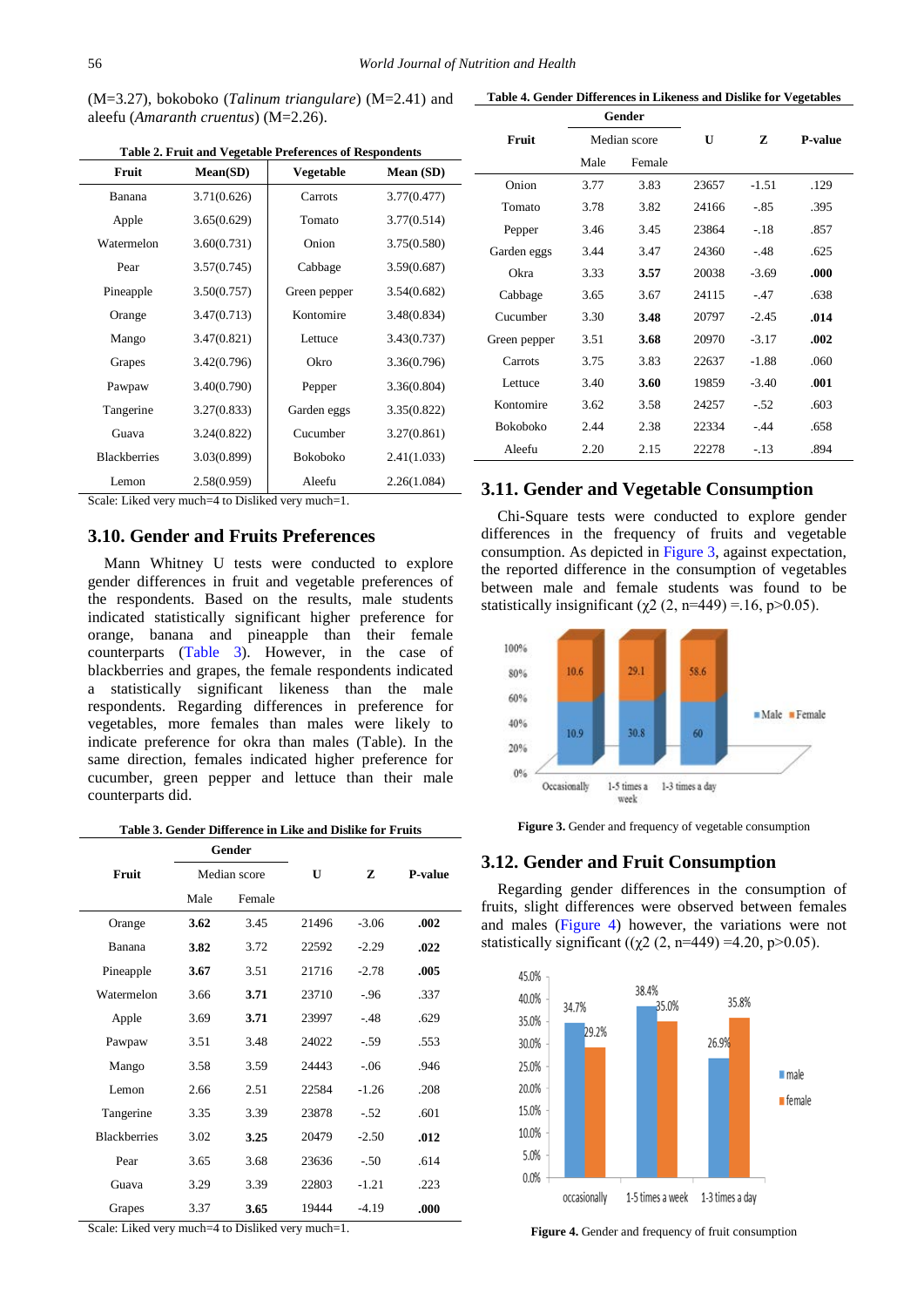#### **3.13. Age and Fruit Consumption**

Results of a Chi-Square test of independence conducted to explore the association between age and frequency of fruit consumption [\(Figure 5\)](#page-4-0) showed a statistically insignificant difference in the self-reported frequency of fruit consumption among the three cohorts ( $(\chi^2(4, n=445))$  $=2.70$ , p $>0.05$ ).

<span id="page-4-0"></span>

<span id="page-4-2"></span>**Figure 5.** Age and frequency of fruit consumption

#### **3.14. Age and Vegetable Consumption**

Initial Chi-Square test results [\(Figure 6\)](#page-4-1) aimed at exploring relationships between vegetable consumption and age indicated a statistically significant difference in self-reported frequency of vegetable consumption ( $(\gamma 2 \; (4,$  $n=447$ ) =14.25, p<0.05). However, pairwise comparison tests conducted to find out which age groups are different from each other using Kruskal Wallis revealed statistically insignificant difference in the reported vegetable consumption among the age groups [\(Figure 7\)](#page-4-2).

<span id="page-4-1"></span>

**Figure 6.** Age and frequency of vegetable consumption



**Pairwise Comparisons of Age** 

Each row tests the null hypothesis that the Sample 1 and Sample 2<br>distributions are the same.<br>Asymptotic significances (2-sided tests) are displayed. The significance level is<br>.05.

13.861

1.948

27.006

**Figure 7.** Pairwise comparison of vegetable consumption among age groups of respondents

## **4. Discussion**

College students have been noted to be aged between 18 to 24 years and at this age since parental supervision is less they are more likely to develop food patterns that have the potential to influence their future [\[19\].](#page-5-10) As anticipated, most of the respondents were in the age bracket of 21 and 29. Researchers have recommended at least 2 daily serving of fruits and 3 daily servings of

 $30 - 39 - 21 - 29$ 

vegetables with at least one serving of vegetables involving a dark green and leafy vegetable [\[20\].](#page-5-11) The findings for fruit consumption rates however were lower and comparable with several studies which have shown that tertiary students engage in numerous unhealthy food eating habits with 66% and 95% eating less than the recommended fruit and vegetable daily servings [\[18,21,22,23\].](#page-5-12) However results were contrary to de Bruijin [\[2\]](#page-5-13) who reported 68.5% consumption rate among Dutch college students who eat at least two pieces of fruit per

.051

 $1.000$ 

 $.122$ 

154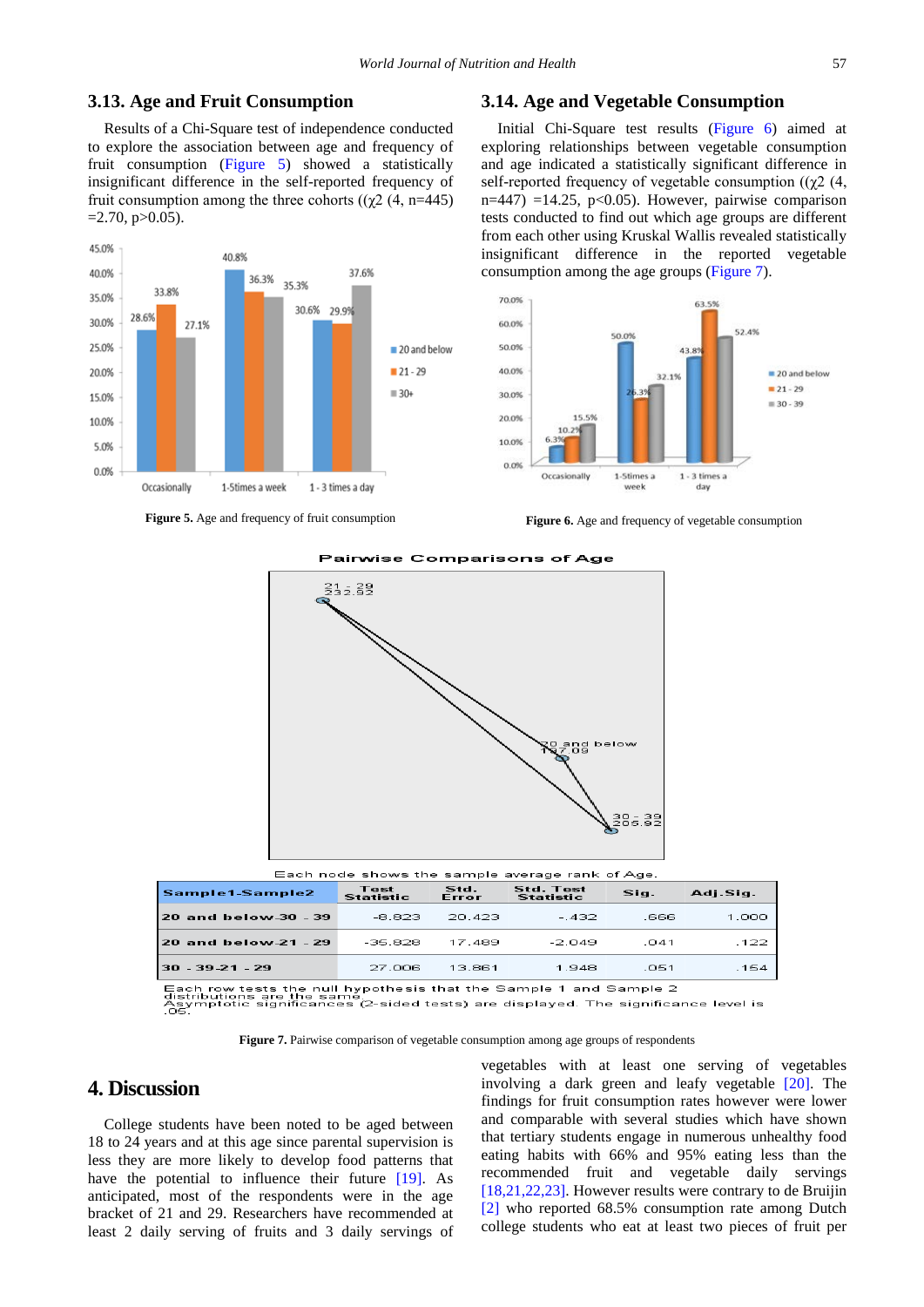day. Banana, orange and pawpaw were the frequently consumed and fruits possibly because these fruits were available to the students, whereas tomatoes and onion which are the vegetables predominantly and commonly used in the preparation of stews were the most consumed vegetables. Nago et al. [\[24\]](#page-6-0) reported no or limited availability of fruits and vegetables on school campuses as a factor that inhibits intake. Hence to encourage the consumption of fruits and vegetables, the school's role alongside nutritional education is also to make fruits and vegetables readily available and easily accessible to students. Gender differences have been reported for the consumption of fruits and vegetables [\[25\].](#page-6-1) Females are observed to show more favourable attitudes and greater perceived behaviour control regarding fruit and vegetable consumption than males  $[26]$ . In the current study although slight differences were observed between females and males the variations were not statistically significant. However in terms of likeness for specific fruits and vegetable statistically significant differences were recorded. The female respondents indicated significant preference for okra, cucumber, green pepper, lettuce, blackberries and grapes whereas the male counterparts significantly preferred orange, banana and pineapple fruits. Purchases and subsequent consumption of fruits and vegetables have been known to be influenced by age [\[26\].](#page-6-2) Most researchers have noted that fruit and vegetable consumption positively correlates with increasing age due to an increase in nutritional knowledge. Although the study established a statistically significant difference in the relationship between age and vegetable consumption, age of respondents did not influence fruit consumption.

## **5. Conclusion**

Majority of respondents surveyed did not consume fruits  $1 - 3$  times a day however consumed vegetables  $1 -$ 3 times a day. Frequently consumed fruits were banana, orange and watermelon. Most respondents consume fruits because they 'feel like eating fruits'. Frequently consumed vegetables were tomatoes and onions. Most respondents used vegetables in stews. Male students indicated statistically significant higher preference for orange, banana and pineapple whereas female students indicated statistically significant likeness for blackberries and grapes. Female students indicated statistically significant higher preference for okra, green pepper and lettuce than their male counterparts. To facilitate a change in behaviour for improving the consumption of fruits and vegetables among Ghanaian students, social marketing strategies should be directed at making highly preferred and frequently consumed fruits and vegetables readily available and easily accessible to students.

# **Acknowledgement**

The authors are grateful to Magdalene Asor Boateng and Nora Atswei Mensah for their support in the collection of data for this research.

#### **References**

- <span id="page-5-0"></span>[1] Blanchard, C.M., Kupperman, J., Sparling, P.B., Nehl, E., Rhodes, R.E., Courneya, K.S. and Baker, F. "Do ethnicity and gender matter when using the theory of planned behavior to understand fruit and vegetable consumption?" *Appetite*, 52.15-20. 2009.
- <span id="page-5-13"></span>[2] De Bruijn, G.J. "Understanding college students' fruit consumption- Integrating habit strength in the theory of planned behavior," *Appetite*, 54.16-22. 2010.
- <span id="page-5-1"></span>[3] Southon, S. "Increased fruit and vegetable consumption within the EU: potential health benefits," *Food Research International*, 33.211-217.2000.
- <span id="page-5-2"></span>[4] World Health Organization (2013). Promoting fruit and vegetable consumption around the world. Information Sheet [Online]. World Health Organization. Available from: http://www.who.int/dietphysicalactivity/fruit/en.
- [5] Rekhy, R. and McConchie, R. "Promoting consumption of fruit and vegetables for better health. Have campaigns delivered on the goals?" *Appetite*, 1-11. 2014.
- <span id="page-5-3"></span>[6] Ruel, M.T., Minot, N. and Smith, L. "Patterns and determinants of fruit and vegetable consumption in Sub-Saharan Africa: A multicountry comparison: Background paper for the Joint FAO/WHO workshop on fruit and vegetable for health, Kope, Japan. Geneva, Switzerland: World Health Organization.2005.
- <span id="page-5-4"></span>[7] Ungar, N., Sieverding, M. and Stadnitski, T. "Increasing fruit and vegetable intake. "Five a day" versus "just one more," *Appetite*, 65.200-204.2013.
- <span id="page-5-5"></span>[8] Gross, S.M., Pollock, E.D. and Braun, B. "Family influence: key to fruit and vegetable consumption among fourth and fifth grade students," *Journal of Nutrition Education and Behaviour*, 42(4).235-241.2010.
- <span id="page-5-6"></span>Li, Y., Li, D., Ma, C., Liu, C., Hui-Ding, Wen, Z. and Peng, L. "Consumption of, and factors influencing consumption of, fruit and vegetables among elderly Chinese people," *Nutrition*, 28.504- 508.2012.
- <span id="page-5-7"></span>[10] Hall, N.J., Moore, S. and S.B. Harper "Global variability in fruit and vegetable consumption," *Am J Prev Med*., 36. 402-409. 2009.
- <span id="page-5-8"></span>[11] Bempah, C.K., Donkor, A.K., Yeboah, P.O., Dubey, B. and Osei-Fosu, P. "A preliminary assessment of consumer's exposure to organochlorine pesticides in fruits and vegetables and the potential health risk in Accra Metropolis, Ghana," *Food Chem*. 128.1058- 1065.2011.
- [12] Amoah, P., Drechsel, P. and Abaidoo, R. C. "Irrigation urban vegetable production in Ghana: sources of pathogen contamination and health risk elimination," *Irrigation and Drainage* 54: 49– 61.2005.
- <span id="page-5-9"></span>[13] Menozzi, D. and Mora, C. "Fruit consumption determinants among young adults in Italy: A case study." *LWT-Food Science and Technology*, 49.298-304.2012.
- [14] Reinaerts, E., de Nooijer, J., Candel, M. and de Vries, N. "Explaining school children's fruit and vegetable consumption: the contribution of availability, accessibility, exposure, parental, consumption and habit in addition to psychosocial factors,' *Appetite*, 48.248-258.2007.
- [15] Glover-Amengor, M. and Vowotor, K. A. "Survey on Consumption of Vegetables and Fruits in a Coastal District in Ghana," *Journal of Natural Sciences Research*, 3(8).84-89.2013.
- [16] Nago, E.S., Verstraeten, R., Lachat, C.K., Dossa, R.A. and Kolsteren, P.W. "Food safety is a key determinant of fruit and vegetable consumption in urban Beninese adolescents," *Journal of Nutrition Education and Behaviour,* 44.548-555. 2012.
- [17] Nti, C. A., Hagan, J., Bagina, F. and Seglah, M. "Knowledge of nutrition and health benefits and frequency of consumption of fruits and vegetables among Ghanaian homemakers," *African Journal of Food Science*, 5(6).333–339.2011.
- <span id="page-5-12"></span>[18] Mintah, B. K., Eliason, A. E., Nsiah, M., Baah E. M., Hagan, E. and Ofosu, D. B. "Consumption of Fruits among Students: A Case of a Public University in Ghana," *African Journal of Food, Agriculture, Nutrition and Development*, 12(2).5978-5993.2012.
- <span id="page-5-10"></span>[19] Richards, A. and Kattelmann, K.K. "Motivating 18 to 24 year olds to increase their fruit and vegetable consumption," *Journal of American Dietetic Association*, 106.1405-1411.2006.
- <span id="page-5-11"></span>[20] United States Department of Health and Human Services. Healthy people 2010. 2nd ed. With understanding and improving health and objectives for improving health, 2 vols. Washington (DC): U.S.Government Printing Office; 2000.